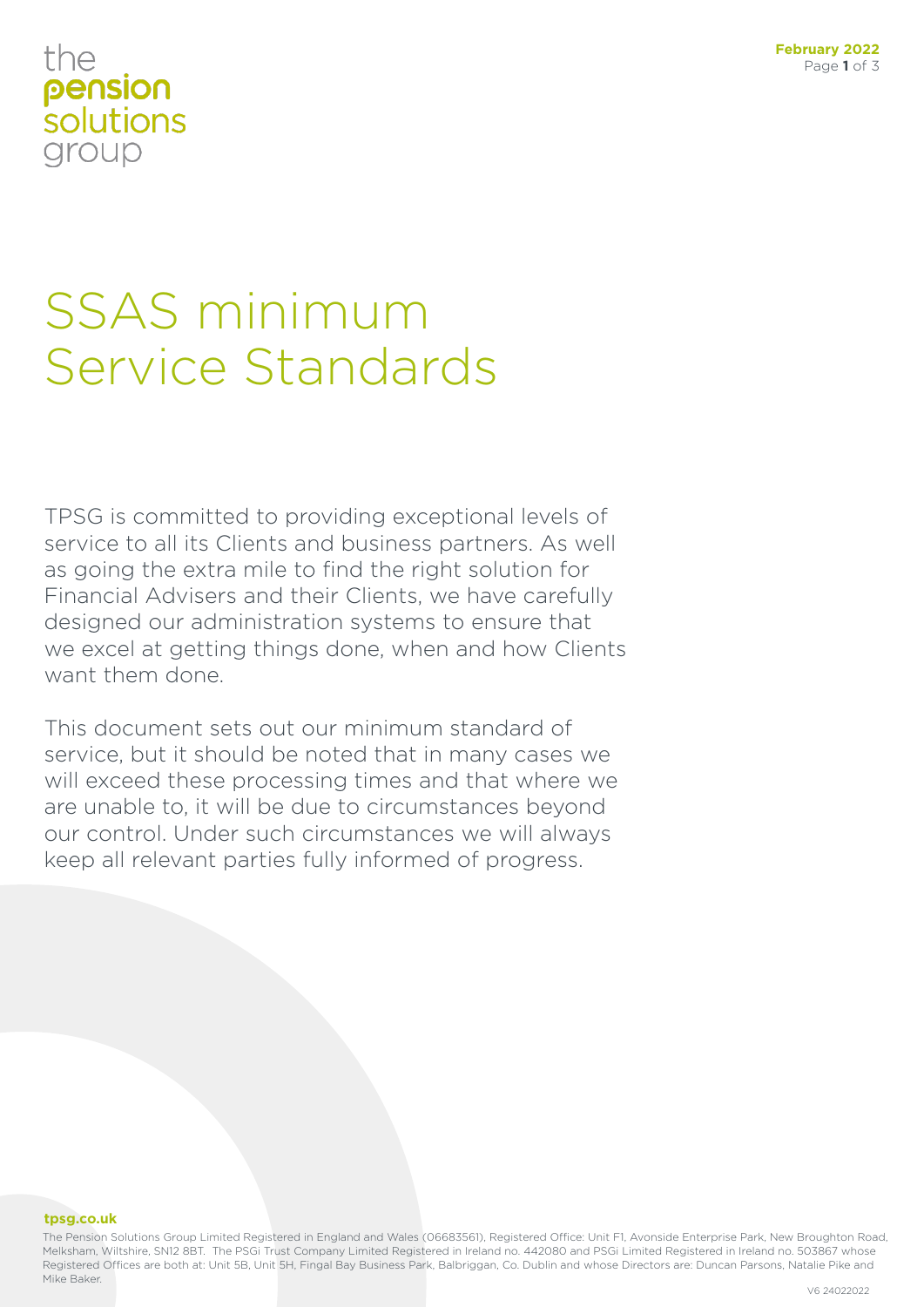# the<br>**pension**<br>**solutions**<br>group

#### **SSAS minimum Service Standards**

If you need assistance, please call us: 01249 280020

| <b>Process</b>                                                                                                                                                                                         | <b>Turnaround time</b>    |
|--------------------------------------------------------------------------------------------------------------------------------------------------------------------------------------------------------|---------------------------|
| <b>New SSAS</b><br>Processing applications, setting up database records, preparing relevant<br>documentation                                                                                           | 3 days                    |
| <b>Banking</b><br>Banking all cheques received<br>All other bank related processes e.g. opening accounts, checking bank statements,<br>investigating missing rental payments etc                       | Same day<br>$3 - 10$ days |
| <b>Standard investments</b><br>Purchase/sale of general investments such as Trustee Investment Plans, Unit<br>Trusts, Shares                                                                           | Same day                  |
| Legal documentation - property and loans<br>Contracts, transfer deeds, leases, facility letters, legal charges etc                                                                                     | Same day                  |
| <b>Transfers</b><br>All requests to transfer funds or assets into or out of the SSAS                                                                                                                   | 3 Days                    |
| Property purchase transactions, including leases and borrowing<br>Issuing property information schedule and/or borrowing information schedule,<br>liaising with solicitors, lenders, surveyors etc     | 3 Days                    |
| <b>Loan transactions</b><br>Issuing loan application, preparing the loan agreement and any supplementary<br>documentation, liaising with solicitors and other professional advisers where<br>necessary | 3 Days                    |
| <b>Requests for information</b><br>All requests for general information, SSAS investments or possible future<br>transactions                                                                           | 3 Days                    |
| <b>Correspondence relating payment of benefits</b><br>Requests for benefits to be paid or benefit calculations                                                                                         | 3 Days                    |
| <b>Projections and calculations</b><br>Requests for actuarial projections and calculations                                                                                                             | 3 Days                    |



#### **tpsg.co.uk**

The Pension Solutions Group Limited Registered in England and Wales (06683561), Registered Office: Unit F1, Avonside Enterprise Park, New Broughton Road, Melksham, Wiltshire, SN12 8BT. The PSGi Trust Company Limited Registered in Ireland no. 442080 and PSGi Limited Registered in Ireland no. 503867 whose Registered Offices are both at: Unit 5B, Unit 5H, Fingal Bay Business Park, Balbriggan, Co. Dublin and whose Directors are: Duncan Parsons, Natalie Pike and Mike Baker.